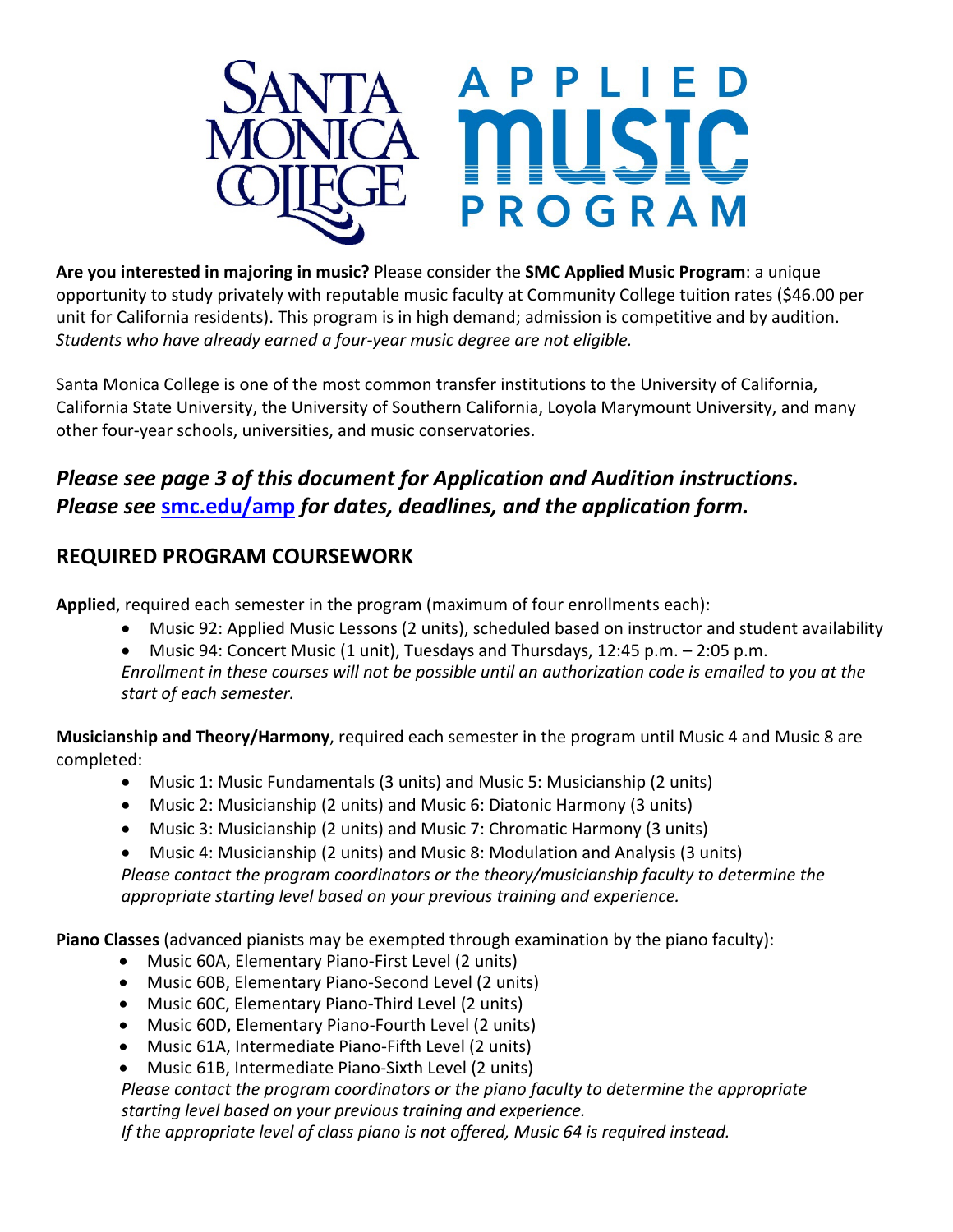#### **Performance Ensembles**, required each semester in the program:

Music 40, 42, 45, 52, 53, 55, 59, 64, 73B, 74, 77 or 78

*Specific ensembles are required based on the student's area of study in the program. Contact the Applied Music Program coordinators for more information.*

*If a student is enrolled in Music 64 to satisfy the piano class requirement, it can not also be used toward the ensemble requirement for that semester.*

| <b>SAMPLE SCHEDULE (Fall or Spring)</b>   | <b>UNITS</b> |
|-------------------------------------------|--------------|
| Applied Music Lessons (Music 92)          |              |
| <b>Concert Music Class (Music 94)</b>     |              |
| Musicianship & Theory (e.g., Music 2 & 6) | $2 + 3$      |
| Piano Class (e.g., Music 60C)             |              |
| Performance Ensemble (e.g., Music 74)     |              |
|                                           | 12 Total     |

#### **Juries**

A performance/presentation for faculty ("jury") is required at the end of each semester. Jazz vocalists must include one classical piece. Please see the program coordinators or the Concert Music Class syllabus for additional requirements by area of study.

#### **Additional Information**

- All required coursework classes must be completed by the end of the fourth semester of the program.
- When a required course is offered, it may not be deferred without an approved exception.
- Dropping required courses during a semester will result in removal from the program.
- Following acceptance into the program, you may take a semester of "leave of absence" (including what would be your first semester) without the need to reaudition to return the following term. A leave of absence longer than one semester requires a student to reaudition.
- If a required course is not passed, the student may use the following semester to retake and complete the course. During that semester of "probation," the student may not participate in Music 92 and Music 94. Only one probationary semester is permitted. Earning a "D" or "F" in Music 92 or Music 94 results in permanent removal from the program with no option for probation.
- You will be scheduled for a specified number of required performances during the semester in Concert Music Class (Music 94).
- Your attendance, even if you are not performing, is required at the Applied Showcase Concert and dress rehearsal each semester.
- It is not uncommon for Applied Music Program students to exceed the SMC standard per-semester unit limit because of the numerous courses required for program participation. You may need to contact or visit an academic counselor to receive a "unit extension" that will allow you to enroll in all your classes.

## *Please see page 3 of this document for Application and Audition instructions. Please see* **[smc.edu/amp](https://www.smc.edu/amp)** *for dates, deadlines, and the application form.*